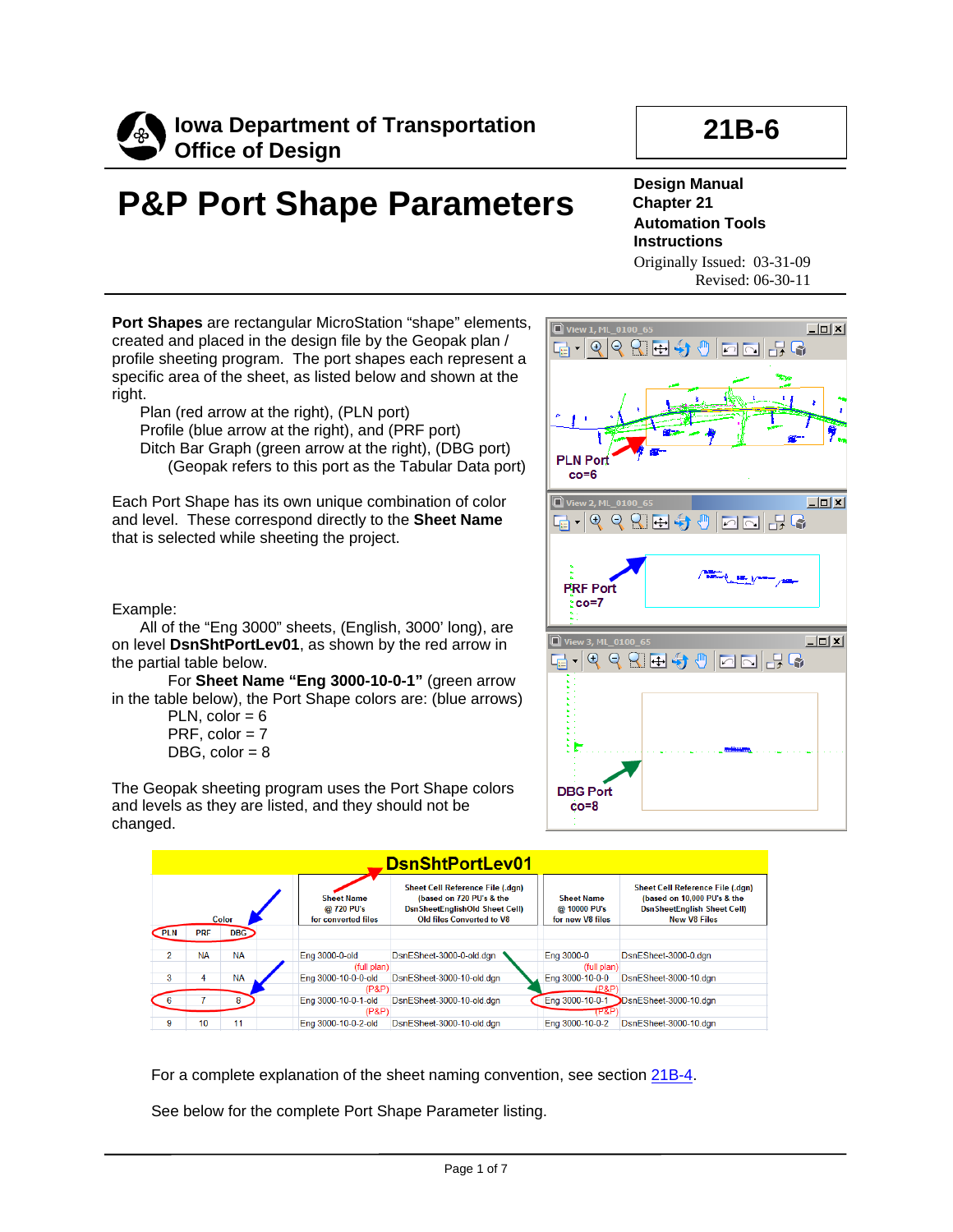|            |                  |                  |                  |                                                        | <b>DsnShtPortLev01</b>                                                                                                      |                                                       |                                                                                                                       |
|------------|------------------|------------------|------------------|--------------------------------------------------------|-----------------------------------------------------------------------------------------------------------------------------|-------------------------------------------------------|-----------------------------------------------------------------------------------------------------------------------|
| Color      |                  |                  |                  | <b>Sheet Hame</b><br>@ 720 PU's<br>for converted files | Sheet Cell Reference File (.dgn)<br>(based on 720 PU's & the<br>DsaSheetEaglishOld Sheet Cell)<br>Old files Converted to V8 | <b>Sheet Hame</b><br>@ 10000 PU's<br>for new V8 files | Sheet Cell Reference File (.dgn)<br>(based on 10,000 PU's & the<br>DsaSheetEnglish Sheet Cell)<br><b>New V8 Files</b> |
| PLN        | PRF              | DBG              |                  |                                                        |                                                                                                                             |                                                       |                                                                                                                       |
|            |                  |                  |                  |                                                        |                                                                                                                             |                                                       |                                                                                                                       |
| 2          | NA.              | NA               |                  | Eng 3000-0-old<br>(full plan)                          | DsnESheet-3000-0-old.dgn                                                                                                    | Eng 3000-0<br>(full plan)                             | DsnESheet-3000-0.dgn                                                                                                  |
| 3          | 4                | NA.              |                  | Eng 3000-10-0-0-old                                    | DsnESheet-3000-10-old.dgn                                                                                                   | Eng 3000-10-0-0                                       | DsnESheet-3000-10.dgn                                                                                                 |
|            |                  |                  |                  | (P&P)                                                  |                                                                                                                             | (P&P)                                                 |                                                                                                                       |
| 6          | 7                | 8                |                  | Eng 3000-10-0-1-old                                    | DsnESheet-3000-10-old.dgn                                                                                                   | Eng 3000-10-0-1                                       | DsnESheet-3000-10.dgn                                                                                                 |
| 9          | 10               | 11               |                  | (P&P)<br>Eng 3000-10-0-2-old                           | DsnESheet-3000-10-old.dgn                                                                                                   | (P&P)<br>Eng 3000-10-0-2                              | DsnESheet-3000-10.dgn                                                                                                 |
|            |                  |                  |                  | (P&P)                                                  |                                                                                                                             | (P&P)                                                 |                                                                                                                       |
| 12         | 13               | 14               |                  | Eng 3000-10-1-1-old                                    | DsnESheet-3000-10-old.dgn                                                                                                   | Eng 3000-10-1-1                                       | DsnESheet-3000-10.dgn                                                                                                 |
|            |                  |                  |                  | (P&P)                                                  |                                                                                                                             | (P&P)                                                 |                                                                                                                       |
| 18         | 19               | 20               |                  | Eng 3000-10-1-2-old<br>(P&P)                           | DsnESheet-3000-10-old.dgn                                                                                                   | Eng 3000-10-1-2<br>(P&P)                              | DsnESheet-3000-10.dgn                                                                                                 |
| 21         | 22               | 23               |                  | Eng 3000-10-2-2-old                                    | DsnESheet-3000-10-old.dgn                                                                                                   | Eng 3000-10-2-2                                       | DsnESheet-3000-10.dgn                                                                                                 |
| PLN1       | PLN <sub>2</sub> |                  |                  | (P&P)                                                  |                                                                                                                             | (P&P)                                                 |                                                                                                                       |
| 24         | 25               |                  |                  | Eng 3000-0-S-old                                       | DsnESheet-3000-0-S-old.dgn                                                                                                  | Eng 3000-0-S                                          | DsnESheet-3000-0-S.dgn                                                                                                |
| PRF1       | DBG1             | PRF <sub>2</sub> | DBG <sub>2</sub> | (split plan)                                           |                                                                                                                             | (split plan)                                          |                                                                                                                       |
| 26         | NA.              | 28               | NA.              | Eng 3000-10-0-0-S-old                                  | DsnESheet-3000-10-S-old.dgn                                                                                                 | Eng 3000-10-0-0-S                                     | DsnESheet-3000-10-S.dgn                                                                                               |
| 34         | 35               | 36               | 37               | (split profile)<br>Eng 3000-10-0-1-S-old               | DsnESheet-3000-10-S-old.dgn                                                                                                 | (split profile)                                       | Eng 3000-10-0-1-S DsnESheet-3000-10-S.dgn                                                                             |
|            |                  |                  |                  | (split profile)                                        |                                                                                                                             | (split profile)                                       |                                                                                                                       |
| 38         | 39               | 40               | 41               |                                                        | Eng 3000-10-0-2-S-old DsnESheet-3000-10-S-old.dgn                                                                           |                                                       | Eng 3000-10-0-2-S   DsnESheet-3000-10-S.dgn                                                                           |
|            |                  |                  |                  | (split profile)                                        |                                                                                                                             | (split profile)                                       |                                                                                                                       |
| 42         | 43               | 44               | 45               | Eng 3000-10-1-1-S-old                                  | DsnESheet-3000-10-S-old.dgn                                                                                                 | Eng 3000-10-1-1-S                                     | DsnESheet-3000-10-S.dgn                                                                                               |
| 50         | 51               | 52               | 53               | (split profile)<br>Eng 3000-10-1-2-S-old               | DsnESheet-3000-10-S-old.dgn                                                                                                 | (split profile)<br>Eng 3000-10-1-2-S                  | DsnESheet-3000-10-S.dgn                                                                                               |
|            |                  |                  |                  | (split profile)                                        |                                                                                                                             | (split profile)                                       |                                                                                                                       |
| 54         | 55               | 56               | 57               | Eng 3000-10-2-2-S-old                                  | DsnESheet-3000-10-S-old.dgn                                                                                                 |                                                       | Eng 3000-10-2-2-S   DsnESheet-3000-10-S.dgn                                                                           |
| <b>PLN</b> | <b>PRF</b>       | DBG              |                  | (split profile)                                        |                                                                                                                             | (split profile)                                       |                                                                                                                       |
| 58         | 59               | NA.              |                  | Eng 3000-11-0-0-old                                    | DsnESheet-3000-11-old.dgn                                                                                                   | Eng 3000-11-0-0                                       | DsnESheet-3000-11.dgn                                                                                                 |
| 61         | 62               | 66               |                  | (P&P)<br>Eng 3000-11-0-1-old                           | DsnESheet-3000-11-old.dgn                                                                                                   | (P&P)<br>Eng 3000-11-0-1                              | DsnESheet-3000-11.dgn                                                                                                 |
|            |                  |                  |                  | (P&P)                                                  |                                                                                                                             | (P&P)                                                 |                                                                                                                       |
| 67         | 68               | 69               |                  | Eng 3000-11-0-2-old                                    | DsnESheet-3000-11-old.dgn                                                                                                   | Eng 3000-11-0-2                                       | DsnESheet-3000-11.dgn                                                                                                 |
|            |                  |                  |                  | (P&P)                                                  |                                                                                                                             | (P&P)                                                 |                                                                                                                       |
| 70         | 71               | 72               |                  | Eng 3000-11-1-1-old                                    | DsnESheet-3000-11-old.dgn                                                                                                   | Eng 3000-11-1-1                                       | DsnESheet-3000-11.dgn                                                                                                 |
| 73         | 74               | 75               |                  | (P&P)<br>Eng 3000-11-1-2-old                           | DsnESheet-3000-11-old.dgn                                                                                                   | (P&P)<br>Eng 3000-11-1-2                              | DsnESheet-3000-11.dgn                                                                                                 |
|            |                  |                  |                  | (P&P)                                                  |                                                                                                                             | (P&P)                                                 |                                                                                                                       |
| 76         | 77               | 78               |                  | Eng 3000-11-2-2-old                                    | DsnESheet-3000-11-old.dgn                                                                                                   | Eng 3000-11-2-2                                       | DsnESheet-3000-11.dgn                                                                                                 |
|            |                  |                  |                  | (P&P)                                                  |                                                                                                                             | (P&P)                                                 |                                                                                                                       |
| 82         | 83               | NA.              |                  | Eng 3000-12-0-0-old                                    | DsnESheet-3000-12-old.dgn                                                                                                   | Eng 3000-12-0-0                                       | DsnESheet-3000-12.dgn                                                                                                 |
| 85         | 86               | 87               |                  | (P&P)<br>Eng 3000-12-0-1-old                           | DsnESheet-3000-12-old.dgn                                                                                                   | (P&P)<br>Eng 3000-12-0-1                              | DsnESheet-3000-12.dgn                                                                                                 |
|            |                  |                  |                  | (P&P)                                                  |                                                                                                                             | (P&P)                                                 |                                                                                                                       |
| 88         | 89               | 90               |                  | Eng 3000-12-0-2-old                                    | DsnESheet-3000-12-old.dgn                                                                                                   | Eng 3000-12-0-2                                       | DsnESheet-3000-12.dgn                                                                                                 |
|            |                  |                  |                  | (P&P)                                                  |                                                                                                                             | (P&P)                                                 |                                                                                                                       |
| 91         | 92               | 98               |                  | Eng 3000-12-1-1-old                                    | DsnESheet-3000-12-old.dgn                                                                                                   | Eng 3000-12-1-1                                       | DsnESheet-3000-12.dgn                                                                                                 |
| 99         | 100              | 101              |                  | (P&P)<br>Eng 3000-12-1-2-old                           | DsnESheet-3000-12-old.dgn                                                                                                   | (P&P)<br>Eng 3000-12-1-2                              | DsnESheet-3000-12.dgn                                                                                                 |
|            |                  |                  |                  | (P&P)                                                  |                                                                                                                             | (P&P)                                                 |                                                                                                                       |
| 102        | 103              | 104              |                  | Eng 3000-12-2-2-old                                    | DsnESheet-3000-12-old.dgn                                                                                                   | Eng 3000-12-2-2                                       | DsnESheet-3000-12.dgn                                                                                                 |
|            |                  |                  |                  | (P&P)                                                  |                                                                                                                             | $(P$ & $P)$                                           |                                                                                                                       |
| NA.        | 106              | NA.              |                  | Eng 3000-20-0-0-old<br>(full profile)                  | DsnESheet-3000-20-old.dgn                                                                                                   | Eng 3000-20-0-0<br>(full profile)                     | DsnESheet-3000-20.dgn                                                                                                 |
| NA.        | 107              | 108              |                  | Eng 3000-20-0-2-old                                    | DsnESheet-3000-20-old.dgn                                                                                                   | Eng 3000-20-0-2                                       | DsnESheet-3000-20.dgn                                                                                                 |
|            |                  |                  |                  | (full profile)                                         |                                                                                                                             | (full profile)                                        |                                                                                                                       |
| NA.        | 114              | 115              |                  | Eng 3000-20-2-2-old                                    | DsnESheet-3000-20-old.dgn                                                                                                   | Eng 3000-20-2-2                                       | DsnESheet-3000-20.dgn                                                                                                 |
|            |                  |                  |                  | (full profile)                                         |                                                                                                                             | (full profile)                                        |                                                                                                                       |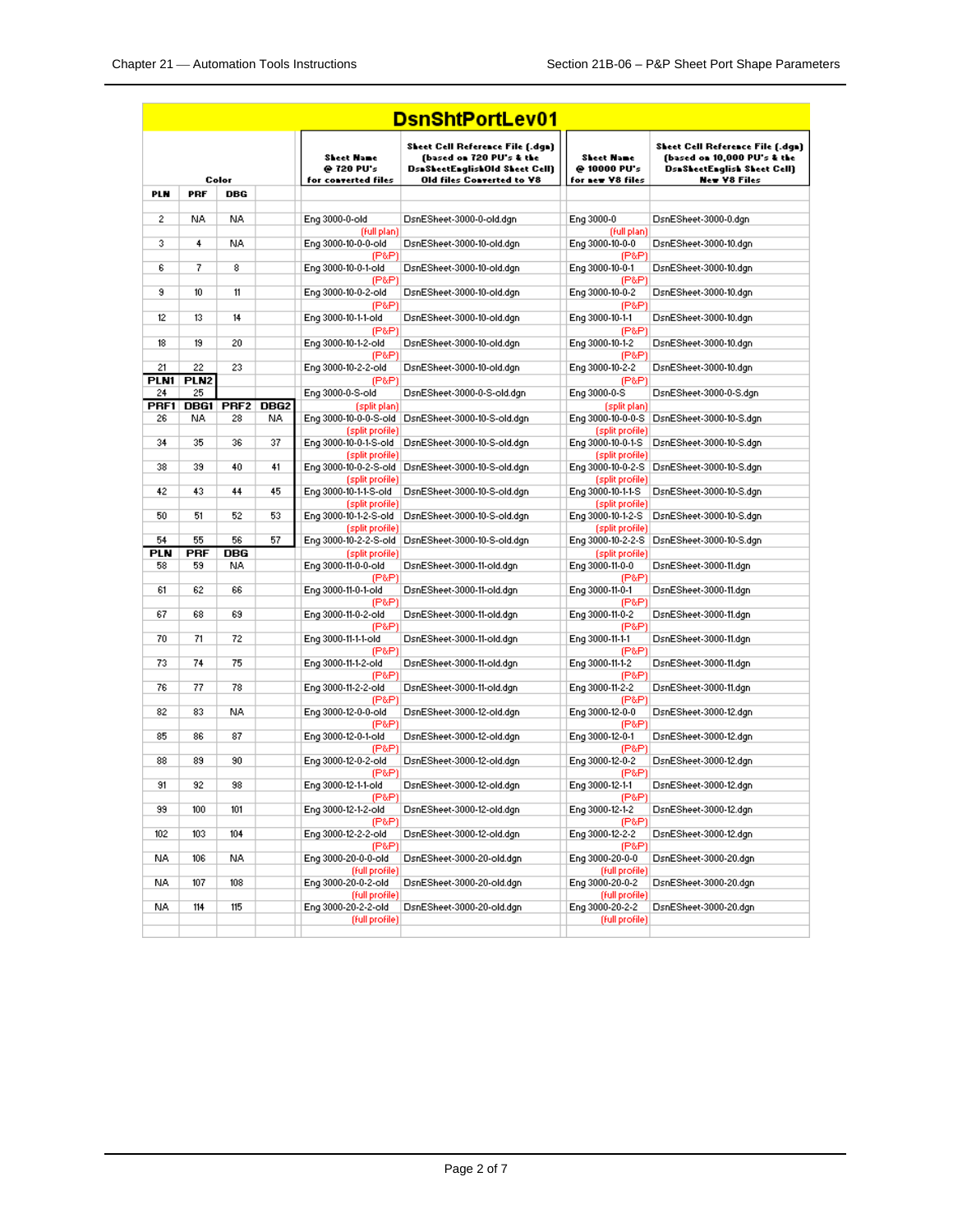| <b>DsnShtPortLev02</b> |                  |                  |                  |                                                 |                                                                                                                                    |                                                       |                                                                                                                       |  |  |
|------------------------|------------------|------------------|------------------|-------------------------------------------------|------------------------------------------------------------------------------------------------------------------------------------|-------------------------------------------------------|-----------------------------------------------------------------------------------------------------------------------|--|--|
| Color                  |                  |                  |                  | Sheet Name<br>@ 720 PU's<br>for converted files | <b>Sheet Cell Reference File [.dqn]</b><br>(based on 720 PU's & the<br>DsnSheetEnglishOld Sheet Cell)<br>Old files Converted to Y8 | <b>Sheet Name</b><br>@ 10000 PU's<br>for new V8 files | Sheet Cell Reference File (.dgn)<br>(based on 10,000 PU's & the<br>DsnSheetEnglish Sheet Cell)<br><b>New Y8 Files</b> |  |  |
| <b>PLN</b>             | <b>PRF</b>       | DBG              |                  |                                                 |                                                                                                                                    |                                                       |                                                                                                                       |  |  |
| 2                      | NA.              | NA.              |                  | Eng 1500-0-old                                  | DsnESheet-1500-0-old.dgn                                                                                                           | Eng 1500-0                                            | DsnESheet-1500-0.dgn                                                                                                  |  |  |
|                        |                  |                  |                  | (full plan)                                     |                                                                                                                                    | (full plan)                                           |                                                                                                                       |  |  |
| 3                      | 4                | NA.              |                  | Eng 1500-10-0-0-old<br>(P&P).                   | DsnESheet-1500-10-old.dgn                                                                                                          | Eng 1500-10-0-0<br>(P&P)                              | DsnESheet-1500-10.dgn                                                                                                 |  |  |
| 6                      | 7                | 8                |                  | Eng 1500-10-0-1-old                             | DsnESheet-1500-10-old.dgn                                                                                                          | Eng 1500-10-0-1                                       | DsnESheet-1500-10.dgn                                                                                                 |  |  |
| 9                      | 10 <sup>10</sup> | 11               |                  | (P&P)<br>Eng 1500-10-0-2-old                    | DsnESheet-1500-10-old.dgn                                                                                                          | (P&P)<br>Eng 1500-10-0-2                              | DsnESheet-1500-10.dgn                                                                                                 |  |  |
| 12                     | 13               | 14               |                  | (P&P)<br>Eng 1500-10-1-1-old                    | DsnESheet-1500-10-old.dgn                                                                                                          | (P&P)<br>Eng 1500-10-1-1                              | DsnESheet-1500-10.dgn                                                                                                 |  |  |
| 18                     | 19               | 20               |                  | (P&P)<br>Eng 1500-10-1-2-old                    | DsnESheet-1500-10-old.dgn                                                                                                          | (P&P)<br>Eng 1500-10-1-2                              | DsnESheet-1500-10.dgn                                                                                                 |  |  |
| 21                     | 22               | 23               |                  | (P&P)<br>Eng 1500-10-2-2-old                    | DsnESheet-1500-10-old.dgn                                                                                                          | (P&P)<br>Eng 1500-10-2-2                              | DsnESheet-1500-10.dgn                                                                                                 |  |  |
| PLN1                   | PLN <sub>2</sub> |                  |                  | (P&P)                                           |                                                                                                                                    | (P&P)                                                 |                                                                                                                       |  |  |
| 24                     | 25               |                  |                  | Eng 1500-0-S-old                                | DsnESheet-1500-0-S-old.dgn                                                                                                         | Eng 1500-0-S                                          | DsnESheet-1500-0-S.dgn                                                                                                |  |  |
| PRF1                   |                  | <b>DBG1 PRF2</b> | DBG <sub>2</sub> | (split plan)                                    |                                                                                                                                    | (split plan)                                          |                                                                                                                       |  |  |
| 26                     | NA.              | 28               | NA.              |                                                 | Eng 1500-10-0-0-S-old   DsnESheet-1500-10-S-old.dgn                                                                                | Eng 1500-10-0-0-S                                     | DsnESheet-1500-10-S.dgn                                                                                               |  |  |
| 34                     | 35               | 36               | 37               | (split profile)                                 | Eng 1500-10-0-1-S-old DsnESheet-1500-10-S-old.dgn                                                                                  | (split profile)<br>Eng 1500-10-0-1-S                  | DsnESheet-1500-10-S.dgn                                                                                               |  |  |
| 38                     | 39               | 40               | 41               | (split profile)                                 | Eng 1500-10-0-2-S-old DsnESheet-1500-10-S-old.dgn                                                                                  | (split profile)<br>Eng 1500-10-0-2-S                  | DsnESheet-1500-10-S.dgn                                                                                               |  |  |
| 42                     | 43               | 44               | 45               | (split profile)<br>Eng 1500-10-1-1-S-old        | DsnESheet-1500-10-S-old.dgn                                                                                                        | (split profile)<br>Eng 1500-10-1-1-S                  | DsnESheet-1500-10-S.dgn                                                                                               |  |  |
| 50                     | 51               | 52               | 53               | (split profile)                                 | Eng 1500-10-1-2-S-old DsnESheet-1500-10-S-old.dgn                                                                                  | (split profile)<br>Eng 1500-10-1-2-S                  | DsnESheet-1500-10-S.dgn                                                                                               |  |  |
| 54                     | 55               | 56               | 57               | (split profile)                                 | Eng 1500-10-2-2-S-old DsnESheet-1500-10-S-old.dgn                                                                                  | (split profile)<br>Eng 1500-10-2-2-S                  | DsnESheet-1500-10-S.dgn                                                                                               |  |  |
| <b>PLN</b>             | <b>PRF</b>       | <b>DBG</b>       |                  | (split profile)                                 |                                                                                                                                    | (split profile)                                       |                                                                                                                       |  |  |
| 58                     | 59               | NA.              |                  | Eng 1500-11-0-0-old<br>(P&P)                    | DsnESheet-1500-11-old.dgn                                                                                                          | Eng 1500-11-0-0<br>(P&P)                              | DsnESheet-1500-11.dgn                                                                                                 |  |  |
| 61                     | 62               | 66               |                  | Eng 1500-11-0-1-old                             | DsnESheet-1500-11-old.dgn                                                                                                          | Eng 1500-11-0-1                                       | DsnESheet-1500-11.dgn                                                                                                 |  |  |
| 67                     | 68               | 69               |                  | (P&P)                                           |                                                                                                                                    | (P&P)                                                 |                                                                                                                       |  |  |
|                        |                  |                  |                  | Eng 1500-11-0-2-old<br>(P&P)                    | DsnESheet-1500-11-old.dgn                                                                                                          | Eng 1500-11-0-2<br>(P&P)                              | DsnESheet-1500-11.dgn                                                                                                 |  |  |
| 70                     | 71               | 72               |                  | Eng 1500-11-1-1-old                             | DsnESheet-1500-11-old.dgn                                                                                                          | Eng 1500-11-1-1                                       | DsnESheet-1500-11.dgn                                                                                                 |  |  |
| 73                     | 74               | 75               |                  | (P&P)<br>Eng 1500-11-1-2-old                    | DsnESheet-1500-11-old.dgn                                                                                                          | (P&P)<br>Eng 1500-11-1-2                              | DsnESheet-1500-11.dgn                                                                                                 |  |  |
|                        |                  |                  |                  | (P&P)                                           |                                                                                                                                    | (P&P)                                                 |                                                                                                                       |  |  |
| 76                     | 77               | 78               |                  | Eng 1500-11-2-2-old<br>(P&P)                    | DsnESheet-1500-11-old.dgn                                                                                                          | Eng 1500-11-2-2<br>(P&P)                              | DsnESheet-1500-11.dgn                                                                                                 |  |  |
| 82                     | 83               | NA.              |                  | Eng 1500-12-0-0-old<br>(P&P)                    | DsnESheet-1500-12-old.dgn                                                                                                          | Eng 1500-12-0-0<br>(P&P)                              | DsnESheet-1500-12.dgn                                                                                                 |  |  |
| 85                     | 86               | 87               |                  | Eng 1500-12-0-1-old<br>(P&P)                    | DsnESheet-1500-12-old.dgn                                                                                                          | Eng 1500-12-0-1<br>(P&P)                              | DsnESheet-1500-12.dgn                                                                                                 |  |  |
| 88                     | 89               | 90               |                  | Eng 1500-12-0-2-old                             | DsnESheet-1500-12-old.dgn                                                                                                          | Eng 1500-12-0-2                                       | DsnESheet-1500-12.dgn                                                                                                 |  |  |
| 91                     | 92               | 98               |                  | (P&P)<br>Eng 1500-12-1-1-old                    | DsnESheet-1500-12-old.dgn                                                                                                          | (P&P)<br>Eng 1500-12-1-1                              | DsnESheet-1500-12.dgn                                                                                                 |  |  |
|                        |                  |                  |                  | (P&P)                                           |                                                                                                                                    | (P&P)                                                 |                                                                                                                       |  |  |
| 99                     | 100              | 101              |                  | Eng 1500-12-1-2-old<br>(P&P)                    | DsnESheet-1500-12-old.dgn                                                                                                          | Eng 1500-12-1-2<br>(P&P)                              | DsnESheet-1500-12.dgn                                                                                                 |  |  |
| 102                    | 103              | 104              |                  | Eng 1500-12-2-2-old                             | DsnESheet-1500-12-old.dgn                                                                                                          | Eng 1500-12-2-2                                       | DsnESheet-1500-12.dgn                                                                                                 |  |  |
| NA.                    | 106              | NA.              |                  | (P&P)<br>Eng 1500-20-0-0-old                    | DsnESheet-1500-20-old.dgn                                                                                                          | (P&P)<br>Eng 1500-20-0-0                              | DsnESheet-1500-20.dgn                                                                                                 |  |  |
| NA.                    | 107              | 108              |                  | (full profile)<br>Eng 1500-20-0-2-old           | DsnESheet-1500-20-old.dgn                                                                                                          | (full profile)<br>Eng 1500-20-0-2                     | DsnESheet-1500-20.dgn                                                                                                 |  |  |
|                        |                  |                  |                  | (full profile)                                  |                                                                                                                                    | (full profile)                                        |                                                                                                                       |  |  |
| NA.                    | 114              | 115              |                  | Eng 1500-20-2-2-old                             | DsnESheet-1500-20-old.dgn                                                                                                          | Eng 1500-20-2-2                                       | DsnESheet-1500-20.dgn                                                                                                 |  |  |
|                        |                  |                  |                  | (full profile)                                  |                                                                                                                                    | (full profile)                                        |                                                                                                                       |  |  |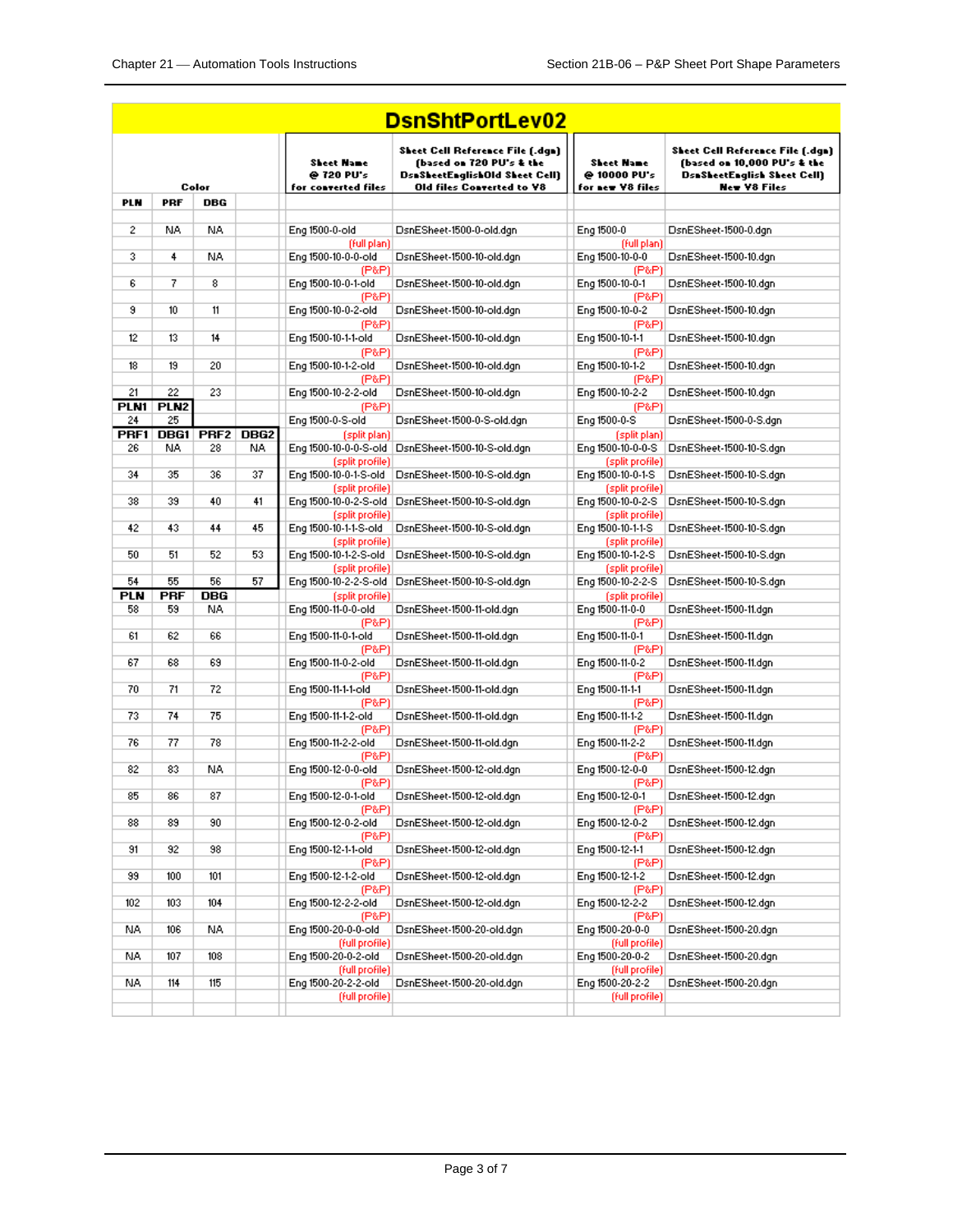| <b>DsnShtPortLev03</b> |                  |                             |     |                                                 |                                                                                                                                           |                                                |                                                                                                                              |  |  |
|------------------------|------------------|-----------------------------|-----|-------------------------------------------------|-------------------------------------------------------------------------------------------------------------------------------------------|------------------------------------------------|------------------------------------------------------------------------------------------------------------------------------|--|--|
|                        |                  | Color                       |     | Sheet Name<br>@ 720 PU's<br>for converted files | Sheet Cell Reference File (.dgn)<br>(based on 720 PU's & the<br><b>DsaSheetEnglishOld Sheet Cell)</b><br><b>Old files Converted to V8</b> | Sheet Name<br>@ 10000 PU's<br>for new V8 files | Sheet Cell Reference File (.dgn)<br>(based on 10,000 PU's & the<br><b>DsaSheetEnglish Sheet Cell)</b><br><b>New Y8 Files</b> |  |  |
| <b>PLN</b>             | <b>PRF</b>       | DBG                         |     |                                                 |                                                                                                                                           |                                                |                                                                                                                              |  |  |
| 2                      | NA.              | NA.                         |     | Eng 0600-0-old                                  | DsnESheet-0600-0-old.dgn                                                                                                                  | Eng 0600-0                                     | DsnESheet-0600-0.dgn                                                                                                         |  |  |
|                        |                  |                             |     | (full plan)                                     |                                                                                                                                           | (full plan)                                    |                                                                                                                              |  |  |
| 3                      | 4                | NA.                         |     | Eng 0600-10-0-0-old                             | DsnESheet-0600-10-old.dgn                                                                                                                 | Eng 0600-10-0-0                                | DsnESheet-0600-10.dgn                                                                                                        |  |  |
| 6                      | 7                | 8                           |     | (P&P)<br>Eng 0600-10-0-1-old                    | DsnESheet-0600-10-old.dgn                                                                                                                 | (P&P)<br>Eng 0600-10-0-1                       | DsnESheet-0600-10.dgn                                                                                                        |  |  |
| 9                      | 10               | 11                          |     | (P&P)<br>Eng 0600-10-0-2-old                    | DsnESheet-0600-10-old.dgn                                                                                                                 | (P&P)<br>Eng 0600-10-0-2                       | DsnESheet-0600-10.dgn                                                                                                        |  |  |
|                        |                  |                             |     | (P&P)                                           |                                                                                                                                           | (P&P)                                          |                                                                                                                              |  |  |
| 12                     | 13               | 14                          |     | Eng 0600-10-1-1-old<br>(P&P)                    | DsnESheet-0600-10-old.dgn                                                                                                                 | Eng 0600-10-1-1<br>(P&P)                       | DsnESheet-0600-10.dgn                                                                                                        |  |  |
| 18                     | 19               | 20                          |     | Eng 0600-10-1-2-old                             | DsnESheet-0600-10-old.dgn                                                                                                                 | Eng 0600-10-1-2                                | DsnESheet-0600-10.dgn                                                                                                        |  |  |
| 21                     | 22               | 23                          |     | (P&P)<br>Eng 0600-10-2-2-old                    | DsnESheet-0600-10-old.dgn                                                                                                                 | (P&P)<br>Eng 0600-10-2-2                       | DsnESheet-0600-10.dgn                                                                                                        |  |  |
|                        | PLN1 PLN2        |                             |     | (P&P)                                           |                                                                                                                                           | (P&P)                                          |                                                                                                                              |  |  |
| 24                     | 25               |                             |     | Eng 0600-0-S-old                                | DsnESheet-0600-0-S-old.dgn                                                                                                                | Eng 0600-0-S                                   | DsnESheet-0600-0-S.dgn                                                                                                       |  |  |
| PRF1<br>26             | NA.              | <b>DBG1 PRF2 DBG2</b><br>28 | NA. | (split plan)<br>Eng 0600-10-0-0-S-old           | DsnESheet-0600-10-S-old.dgn                                                                                                               | (split plan)<br>Eng 0600-10-0-0-S              | DsnESheet-0600-10-S.dgn                                                                                                      |  |  |
|                        |                  |                             |     | (split profile)                                 |                                                                                                                                           | (split profile)                                |                                                                                                                              |  |  |
| 34                     | 35               | 36                          | 37  | Eng 0600-10-0-1-S-old                           | DsnESheet-0600-10-S-old.dgn                                                                                                               | Eng 0600-10-0-1-S                              | DsnESheet-0600-10-S.dgn                                                                                                      |  |  |
| 38                     | 39               | 40                          | 41  | (split profile)                                 | Eng 0600-10-0-2-S-old   DsnESheet-0600-10-S-old.dgn                                                                                       | (split profile)                                | Eng 0600-10-0-2-S DsnESheet-0600-10-S.dgn                                                                                    |  |  |
|                        |                  |                             |     | (split profile)                                 |                                                                                                                                           | (split profile)                                |                                                                                                                              |  |  |
| 42                     | 43               | 44                          | 45  | Eng 0600-10-1-1-S-old                           | DsnESheet-0600-10-S-old.dgn                                                                                                               | Eng 0600-10-1-1-S                              | DsnESheet-0600-10-S.dgn                                                                                                      |  |  |
| 50                     | 51               | 52                          | 53  | (split profile)<br>Eng 0600-10-1-2-S-old        | DsnESheet-0600-10-S-old.dgn                                                                                                               | (split profile)<br>Eng 0600-10-1-2-S           | DsnESheet-0600-10-S.dgn                                                                                                      |  |  |
|                        |                  |                             |     | (split profile)                                 |                                                                                                                                           | (split profile)                                |                                                                                                                              |  |  |
| 54                     | 55               | 56                          | 57  | Eng 0600-10-2-2-S-old                           | DsnESheet-0600-10-S-old.dgn                                                                                                               | Eng 0600-10-2-2-S                              | DsnESheet-0600-10-S.dgn                                                                                                      |  |  |
| <b>PLN</b><br>58       | <b>PRF</b><br>59 | <b>DBG</b><br>NA.           |     | (split profile)<br>Eng 0600-11-0-0-old          | DsnESheet-0600-11-old.dgn                                                                                                                 | (split profile)<br>Eng 0600-11-0-0             | DsnESheet-0600-11.dgn                                                                                                        |  |  |
|                        |                  |                             |     | (P&P)                                           |                                                                                                                                           | (P&P)                                          |                                                                                                                              |  |  |
| 61                     | 62               | 66                          |     | Eng 0600-11-0-1-old                             | DsnESheet-0600-11-old.dgn                                                                                                                 | Eng 0600-11-0-1                                | DsnESheet-0600-11.dgn                                                                                                        |  |  |
| 67                     | 68               | 69                          |     | (P&P)<br>Eng 0600-11-0-2-old                    | DsnESheet-0600-11-old.dgn                                                                                                                 | (P&P)<br>Eng 0600-11-0-2                       | DsnESheet-0600-11.dgn                                                                                                        |  |  |
|                        |                  |                             |     | (P&P)                                           |                                                                                                                                           | (P&P)                                          |                                                                                                                              |  |  |
| 70                     | 71               | 72                          |     | Eng 0600-11-1-1-old<br>(P&P)                    | DsnESheet-0600-11-old.dgn                                                                                                                 | Eng 0600-11-1-1<br>(P&P)                       | DsnESheet-0600-11.dgn                                                                                                        |  |  |
| 73                     | 74               | 75                          |     | Eng 0600-11-1-2-old                             | DsnESheet-0600-11-old.dgn                                                                                                                 | Eng 0600-11-1-2                                | DsnESheet-0600-11.dgn                                                                                                        |  |  |
|                        |                  |                             |     | (P&P)                                           |                                                                                                                                           | (P&P)                                          |                                                                                                                              |  |  |
| 76                     | 77               | 78                          |     | Eng 0600-11-2-2-old<br>(P&P)                    | DsnESheet-0600-11-old.dgn                                                                                                                 | Eng 0600-11-2-2<br>(P&P)                       | DsnESheet-0600-11.dgn                                                                                                        |  |  |
| 82                     | 83               | NA.                         |     | Eng 0600-12-0-0-old                             | DsnESheet-0600-12-old.dgn                                                                                                                 | Eng 0600-12-0-0                                | DsnESheet-0600-12.dgn                                                                                                        |  |  |
| 85                     | 86               | 87                          |     | (P&P)<br>Eng 0600-12-0-1-old                    | DsnESheet-0600-12-old.dgn                                                                                                                 | (P&P)<br>Eng 0600-12-0-1                       | DsnESheet-0600-12.dgn                                                                                                        |  |  |
| 88                     | 89               | 90                          |     | (P&P)<br>Eng 0600-12-0-2-old                    | DsnESheet-0600-12-old.dgn                                                                                                                 | (P&P)<br>Eng 0600-12-0-2                       | DsnESheet-0600-12.dgn                                                                                                        |  |  |
|                        |                  |                             |     | (P&P)                                           |                                                                                                                                           | (P&P)                                          |                                                                                                                              |  |  |
| 91                     | 92               | 98                          |     | Eng 0600-12-1-1-old                             | DsnESheet-0600-12-old.dgn                                                                                                                 | Eng 0600-12-1-1                                | DsnESheet-0600-12.dgn                                                                                                        |  |  |
| 99                     | 100              | 101                         |     | (P&P)<br>Eng 0600-12-1-2-old                    | DsnESheet-0600-12-old.dgn                                                                                                                 | (P&P)<br>Eng 0600-12-1-2                       | DsnESheet-0600-12.dgn                                                                                                        |  |  |
| 102                    | 103              | 104                         |     | (P&P)<br>Eng 0600-12-2-2-old                    | DsnESheet-0600-12-old.dgn                                                                                                                 | (P&P)<br>Eng 0600-12-2-2                       | DsnESheet-0600-12.dgn                                                                                                        |  |  |
|                        |                  |                             |     | (P&P)                                           |                                                                                                                                           | (P&P)                                          |                                                                                                                              |  |  |
| NA.                    | 106              | NA.                         |     | Eng 0600-20-0-0-old                             | DsnESheet-0600-20-old.dgn                                                                                                                 | Eng 0600-20-0-0                                | DsnESheet-0600-20.dgn                                                                                                        |  |  |
| NA.                    | 107              | 108                         |     | (full profile)<br>Eng 0600-20-0-2-old           | DsnESheet-0600-20-old.dgn                                                                                                                 | (full profile)<br>Eng 0600-20-0-2              | DsnESheet-0600-20.dgn                                                                                                        |  |  |
|                        |                  |                             |     | (full profile)                                  |                                                                                                                                           | (full profile)                                 |                                                                                                                              |  |  |
| NA.                    | 114              | 115                         |     | Eng 0600-20-2-2-old                             | DsnESheet-0600-20-old.dgn                                                                                                                 | Eng 0600-20-2-2                                | DsnESheet-0600-20.dgn                                                                                                        |  |  |
|                        |                  |                             |     | (full profile)                                  |                                                                                                                                           | (full profile)                                 |                                                                                                                              |  |  |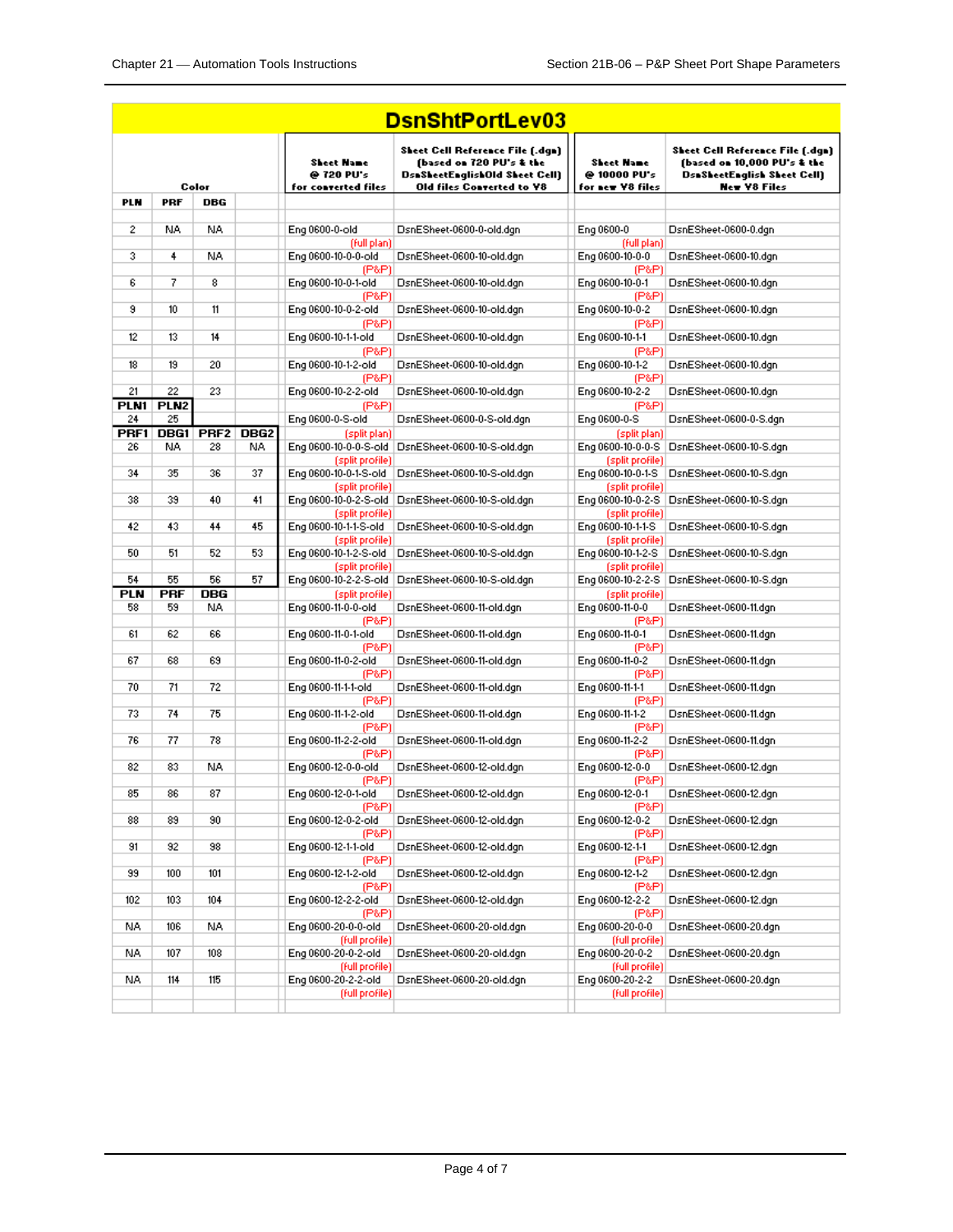| <b>DsnShtPortLev04</b> |                          |                  |                  |                                                           |                                                                                                                                                  |                                                       |                                                                                                                                    |  |  |
|------------------------|--------------------------|------------------|------------------|-----------------------------------------------------------|--------------------------------------------------------------------------------------------------------------------------------------------------|-------------------------------------------------------|------------------------------------------------------------------------------------------------------------------------------------|--|--|
|                        |                          | Color            |                  | <b>Sheet Hane</b><br>@ 2000 PU's<br>for converted files   | <b>Sheet Cell Reference File [.dqn]</b><br>(based on 2000 PU's & the<br><b>DsaSheetMetricOld Sheet Cell)</b><br><b>Old files Converted to V8</b> | <b>Sheet Hame</b><br>@ 10000 PU's<br>for new V8 files | <b>Sheet Cell Reference File [.dqn]</b><br>(based on 10,000 PU's & the<br><b>DsaSheetMetric Sheet Cell)</b><br><b>New V8 Files</b> |  |  |
| <b>PLN</b>             | PRF                      | DBG              |                  |                                                           |                                                                                                                                                  |                                                       |                                                                                                                                    |  |  |
| $\mathbf{2}$           | NA.                      | <b>NA</b>        |                  | Met 750-0-old                                             | DsnMSheet-750-0-old.dgn                                                                                                                          |                                                       |                                                                                                                                    |  |  |
| 3                      | 4                        | NA.              |                  | (full plan)<br>Met 750-5-0-0-old                          | DsnMSheet-750-5-old.dgn                                                                                                                          |                                                       |                                                                                                                                    |  |  |
| 6                      | 7                        | 8                |                  | (P&P)<br>Met 750-5-0-1-old<br>(P&P)                       | DsnMSheet-750-5-old.dgn                                                                                                                          |                                                       |                                                                                                                                    |  |  |
| 9<br>PLN1              | 10 <sup>10</sup><br>PLN1 | 11               |                  | Met 750-5-1-1-old<br>(P&P)                                | DsnMSheet-750-5-old.dgn                                                                                                                          |                                                       |                                                                                                                                    |  |  |
| 44                     | 45                       |                  |                  | Met 750-0-S-old                                           | DsnMSheet-750-0-S-old.dgn                                                                                                                        |                                                       |                                                                                                                                    |  |  |
| PRF1                   | DBG1                     | PRF <sub>2</sub> | DBG <sub>2</sub> | (split plan)                                              |                                                                                                                                                  |                                                       |                                                                                                                                    |  |  |
| 12                     | NA.                      | 18               | NA.              | Met 750-5-0-0-S-old                                       | DsnMSheet-750-5-S-old.dgn                                                                                                                        |                                                       |                                                                                                                                    |  |  |
| 20                     | 21                       | 22               | 23               | (split profile)<br>Met 750-5-0-1-S-old<br>(split profile) | DsnMSheet-750-5-S-old.dgn                                                                                                                        |                                                       |                                                                                                                                    |  |  |
| 24                     | 25                       | 26               | 27               | Met 750-5-1-1-S-old                                       | DsnMSheet-750-5-S-old.dgn                                                                                                                        |                                                       |                                                                                                                                    |  |  |
| 28                     | 29                       | <b>NA</b>        |                  | (split profile)<br>Met 750-6-0-0-old<br>(P&P)             | DsnMSheet-750-6-old.dgn                                                                                                                          |                                                       |                                                                                                                                    |  |  |
| 34                     | 35                       | 36               |                  | Met 750-6-0-1-old<br>(P&P)                                | DsnMSheet-750-6-old.dgn                                                                                                                          |                                                       |                                                                                                                                    |  |  |
| 37                     | 38                       | 39               |                  | Met 750-6-1-1-old<br>(P&P)                                | DsnMSheet-750-6-old.dgn                                                                                                                          |                                                       |                                                                                                                                    |  |  |
| NA.                    | 40                       | NA.              |                  | Met 750-10-0-0-old<br>(full profile)                      | DsnMSheet-750-10-old.dgn                                                                                                                         |                                                       |                                                                                                                                    |  |  |
| NA.                    | 42                       | 43               |                  | Met 750-10-0-1-old                                        | DsnMSheet-750-10-old.dgn                                                                                                                         |                                                       |                                                                                                                                    |  |  |
| NA.                    | 50                       | 51               |                  | (full profile)<br>Met 750-10-1-1-old                      | DsnMSheet-750-10-old.dgn                                                                                                                         |                                                       |                                                                                                                                    |  |  |
|                        |                          |                  |                  | (full profile)                                            |                                                                                                                                                  |                                                       |                                                                                                                                    |  |  |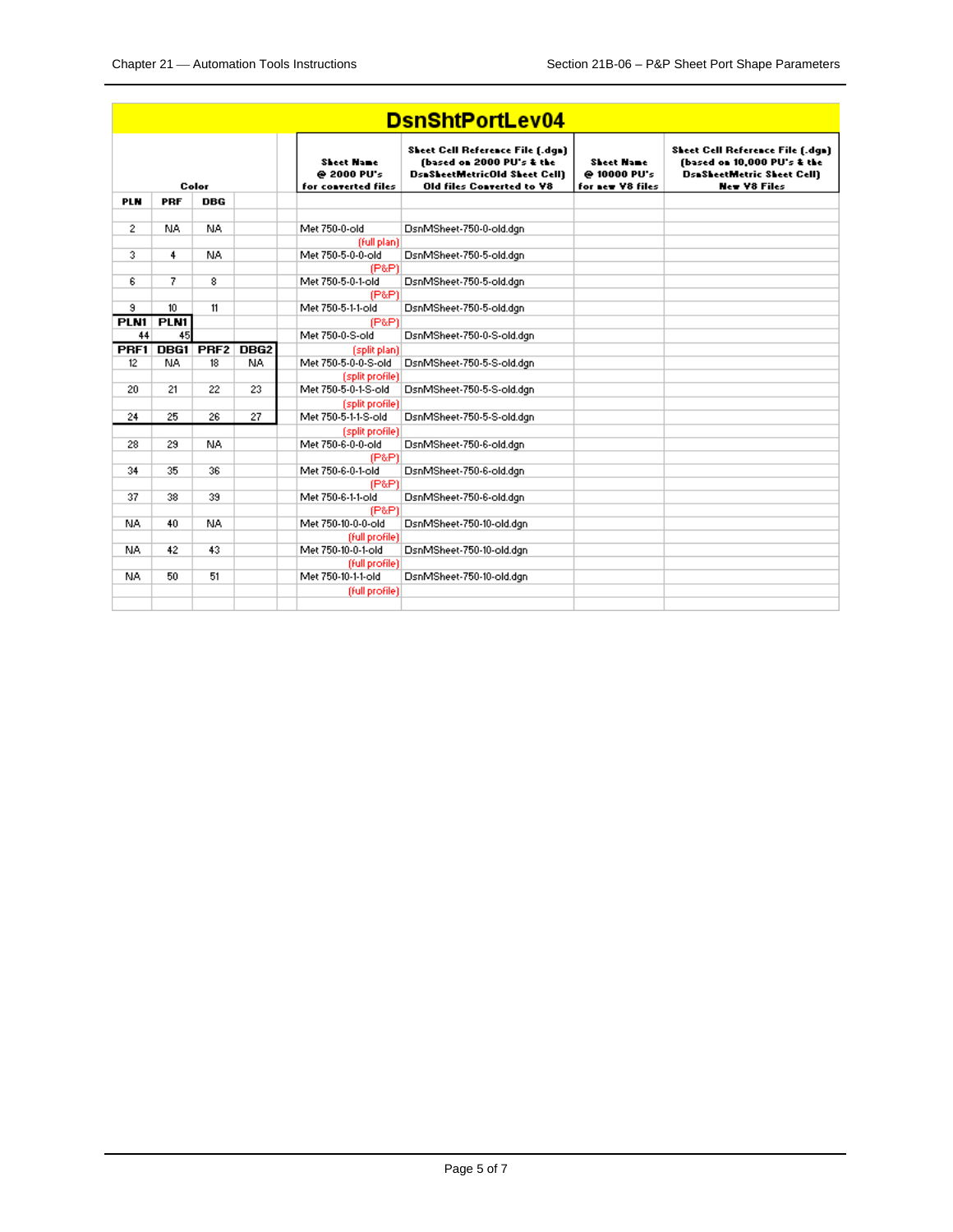| <b>DsnShtPortLev05</b> |                        |                  |                  |                                                            |                                                                                                                                                  |                                                       |                                                                                                                                    |  |  |
|------------------------|------------------------|------------------|------------------|------------------------------------------------------------|--------------------------------------------------------------------------------------------------------------------------------------------------|-------------------------------------------------------|------------------------------------------------------------------------------------------------------------------------------------|--|--|
|                        |                        | Color            |                  | Sheet Name<br>@ 2000 PU's<br>for converted files           | <b>Sheet Cell Reference File [.dqn]</b><br>(based on 2000 PU's & the<br><b>DsaSheetMetricOld Sheet Cell)</b><br><b>Old files Converted to V8</b> | <b>Sheet Hame</b><br>@ 10000 PU's<br>for new V8 files | <b>Sheet Cell Reference File [.dqn]</b><br>(based on 10,000 PU's & the<br><b>DsaSheetMetric Sheet Cell)</b><br><b>New V8 Files</b> |  |  |
| <b>PLN</b>             | PRF                    | DBG              |                  |                                                            |                                                                                                                                                  |                                                       |                                                                                                                                    |  |  |
| $\mathbf{2}$           | NA                     | NA.              |                  | Met 380-0-old                                              | DsnMSheet-380-0-old.dgn                                                                                                                          |                                                       |                                                                                                                                    |  |  |
| 3                      | 4                      | NA.              |                  | (full plan)<br>Met 380-12-0-0-old<br>(P&P)                 | DsnMSheet-380-12-old.dgn                                                                                                                         |                                                       |                                                                                                                                    |  |  |
| 6                      | 7                      | 8                |                  | Met 380-12-0-2-old<br>(P&P)                                | DsnMSheet-380-12-old.dgn                                                                                                                         |                                                       |                                                                                                                                    |  |  |
| 9<br>PLN1              | 10<br>PLN <sub>2</sub> | 11               |                  | Met 380-12-2-2-old<br>(P&P)                                | DsnMSheet-380-12-old.dgn                                                                                                                         |                                                       |                                                                                                                                    |  |  |
| 50                     | 51                     |                  |                  | Met 380-0-old-S                                            | DsnMSheet-380-0-old-S.dgn                                                                                                                        |                                                       |                                                                                                                                    |  |  |
| PRF1                   | DBG1                   | PRF <sub>2</sub> | DBG <sub>2</sub> | (split plan)                                               |                                                                                                                                                  |                                                       |                                                                                                                                    |  |  |
| 12                     | NA.                    | 18               | NA.              | Met 380-12-0-0-S-old                                       | DsnMSheet-380-12-S-old.dgn                                                                                                                       |                                                       |                                                                                                                                    |  |  |
| 20                     | 21                     | 22               | 23               | (split profile)<br>Met 380-12-0-2-S-old                    | DsnMSheet-380-12-S-old.dgn                                                                                                                       |                                                       |                                                                                                                                    |  |  |
| 24                     | 25                     | 26               | 27               | (split profile)<br>Met 380-12-2-2-S-old<br>(split profile) | DsnMSheet-380-12-S-old.dgn                                                                                                                       |                                                       |                                                                                                                                    |  |  |
| 28                     | 29                     | 30               |                  | Met 380-14-0-0-old<br>(P&P)                                | DsnMSheet-380-14-old.dgn                                                                                                                         |                                                       |                                                                                                                                    |  |  |
| 34                     | 35                     | 36               |                  | Met 380-14-0-2-old<br>(P&P)                                | DsnMSheet-380-14-old.dgn                                                                                                                         |                                                       |                                                                                                                                    |  |  |
| 37                     | 38                     | 39               |                  | Met 380-14-2-2-old<br>(P&P)                                | DsnMSheet-380-14-old.dgn                                                                                                                         |                                                       |                                                                                                                                    |  |  |
| NA.                    | 40                     | 44               |                  | Met 380-24-0-0-old<br>(full profile)                       | DsnMSheet-380-24-old.dgn                                                                                                                         |                                                       |                                                                                                                                    |  |  |
| NA.                    | 42                     | 43               |                  | Met 380-24-0-2-old<br>(full profile)                       | DsnMSheet-380-24-old.dgn                                                                                                                         |                                                       |                                                                                                                                    |  |  |
| NA.                    | 44                     | 46               |                  | Met 380-24-2-2-old<br>(full profile)                       | DsnMSheet-380-24-old.dgn                                                                                                                         |                                                       |                                                                                                                                    |  |  |
|                        |                        |                  |                  |                                                            |                                                                                                                                                  |                                                       |                                                                                                                                    |  |  |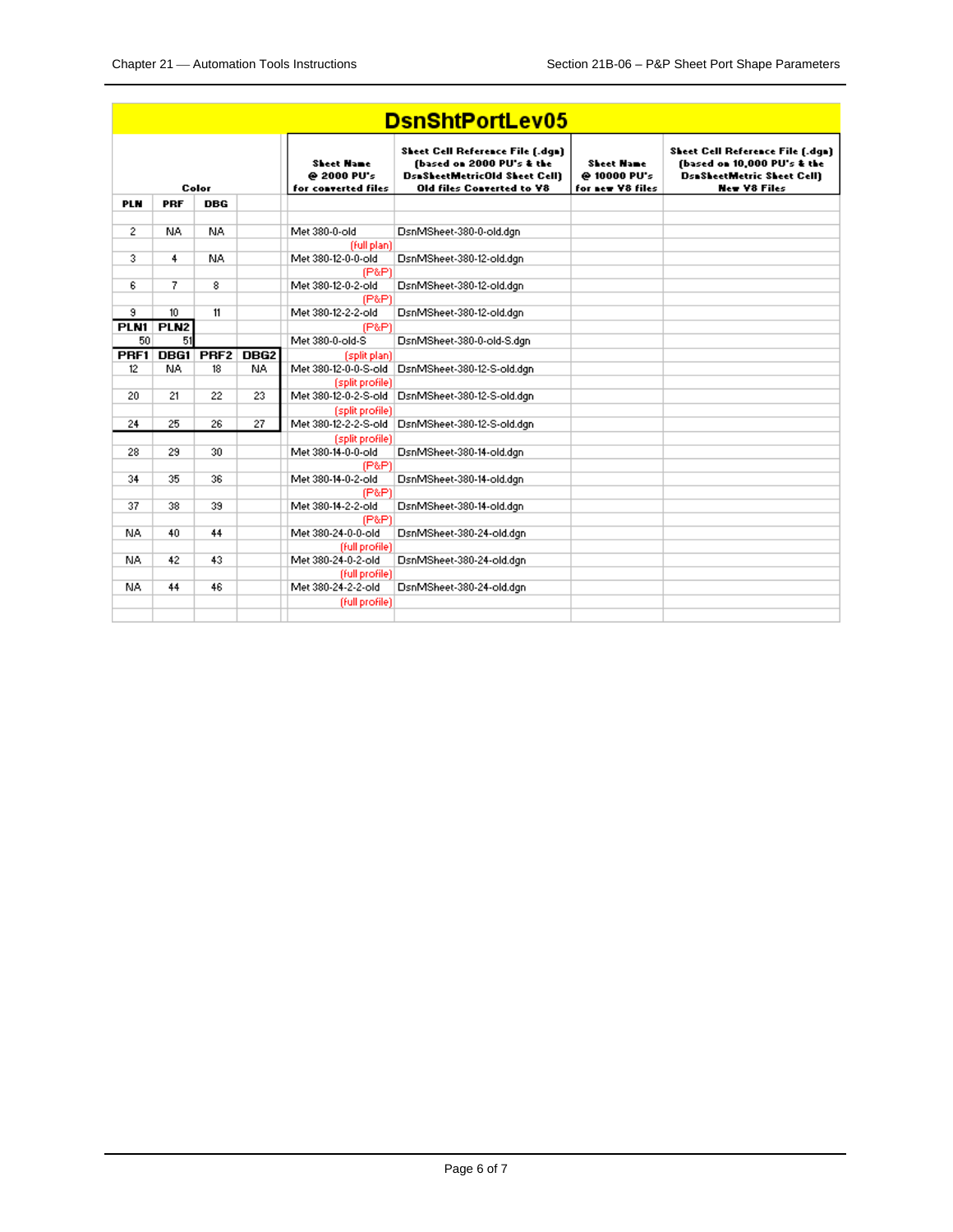| <b>DsnShtPortLev06</b> |                  |                  |                  |                                                  |                                                                                                                                                  |                                                       |                                                                                                                                    |  |  |
|------------------------|------------------|------------------|------------------|--------------------------------------------------|--------------------------------------------------------------------------------------------------------------------------------------------------|-------------------------------------------------------|------------------------------------------------------------------------------------------------------------------------------------|--|--|
|                        |                  | Color            |                  | Sheet Name<br>@ 2000 PU's<br>for converted files | <b>Sheet Cell Reference File [.dqn]</b><br>(based on 2000 PU's & the<br><b>DsaSheetMetricOld Sheet Cell)</b><br><b>Old files Converted to V8</b> | <b>Sheet Hame</b><br>@ 10000 PU's<br>for new V8 files | <b>Sheet Cell Reference File [.dqn]</b><br>(based on 10,000 PU's & the<br><b>DsaSheetMetric Sheet Cell)</b><br><b>New V8 Files</b> |  |  |
| <b>PLN</b>             | PRF              | DBG              |                  |                                                  |                                                                                                                                                  |                                                       |                                                                                                                                    |  |  |
| 2                      | NA               | NA.              |                  | Met 190-0-old                                    | DsnMSheet-190-0-old.dgn                                                                                                                          |                                                       |                                                                                                                                    |  |  |
| 3.                     | 4                | NA.              |                  | (full plan)<br>Met 190-6-0-0-old<br>(P&P)        | DsnMSheet-190-6-old.dgn                                                                                                                          |                                                       |                                                                                                                                    |  |  |
| 6                      | 7                | 8                |                  | Met 190-6-0-1-old<br>(P&P)                       | DsnMSheet-190-6-old.dgn                                                                                                                          |                                                       |                                                                                                                                    |  |  |
| 9                      | 10               | 11               |                  | Met 190-6-1-1-old                                | DsnMSheet-190-6-old.dgn                                                                                                                          |                                                       |                                                                                                                                    |  |  |
| PLN1                   | PLN <sub>2</sub> |                  |                  | (P&P)                                            |                                                                                                                                                  |                                                       |                                                                                                                                    |  |  |
| 50                     | 51               |                  |                  | Met 190-0-S-old                                  | DsnMSheet-190-0-S-old.dgn                                                                                                                        |                                                       |                                                                                                                                    |  |  |
| PRF1                   | DBG1             | PRF <sub>2</sub> | DBG <sub>2</sub> | (split plan)                                     |                                                                                                                                                  |                                                       |                                                                                                                                    |  |  |
| 12                     | NA.              | 18               | NA.              | Met 190-6-0-0-S-old                              | DsnMSheet-190-6-S-old.dgn                                                                                                                        |                                                       |                                                                                                                                    |  |  |
| 20                     | 21               | 22               | 23               | (split profile)<br>Met 190-6-0-1-S-old           | DsnMSheet-190-6-S-old.dgn                                                                                                                        |                                                       |                                                                                                                                    |  |  |
|                        |                  |                  |                  |                                                  |                                                                                                                                                  |                                                       |                                                                                                                                    |  |  |
| 24                     | 25               | 26               | 27               | (split profile)<br>Met 190-6-1-1-S-old           | DsnMSheet-190-6-S-old.dgn                                                                                                                        |                                                       |                                                                                                                                    |  |  |
|                        |                  |                  |                  | (split profile)                                  |                                                                                                                                                  |                                                       |                                                                                                                                    |  |  |
| 28                     | 29               | NA.              |                  | Met 190-7-0-0-old                                | DsnMSheet-190-7-old.dgn                                                                                                                          |                                                       |                                                                                                                                    |  |  |
|                        |                  |                  |                  | (P&P)                                            |                                                                                                                                                  |                                                       |                                                                                                                                    |  |  |
| 34                     | 35               | 36               |                  | Met 190-7-0-1-old                                | DsnMSheet-190-7-old.dgn                                                                                                                          |                                                       |                                                                                                                                    |  |  |
|                        |                  |                  |                  | (P&P)                                            |                                                                                                                                                  |                                                       |                                                                                                                                    |  |  |
| 37                     | 38               | 39               |                  | Met 190-7-1-1-old                                | DsnMSheet-190-7-old.dgn                                                                                                                          |                                                       |                                                                                                                                    |  |  |
|                        |                  |                  |                  | (P&P)                                            |                                                                                                                                                  |                                                       |                                                                                                                                    |  |  |
| NA.                    | 40               | NA.              |                  | Met 190-12-0-0-old                               | DsnMSheet-190-12-old.dgn                                                                                                                         |                                                       |                                                                                                                                    |  |  |
|                        |                  |                  |                  | (full profile)                                   |                                                                                                                                                  |                                                       |                                                                                                                                    |  |  |
| NA.                    | 42               | 43               |                  | Met 190-12-0-1-old                               | DsnMSheet-190-12-old.dgn                                                                                                                         |                                                       |                                                                                                                                    |  |  |
|                        |                  |                  |                  | (full profile)                                   |                                                                                                                                                  |                                                       |                                                                                                                                    |  |  |
| NA.                    | 44               | 45               |                  | Met 190-12-1-1-old                               | DsnMSheet-190-12-old.dgn                                                                                                                         |                                                       |                                                                                                                                    |  |  |
|                        |                  |                  |                  | (full profile)                                   |                                                                                                                                                  |                                                       |                                                                                                                                    |  |  |
|                        |                  |                  |                  |                                                  |                                                                                                                                                  |                                                       |                                                                                                                                    |  |  |